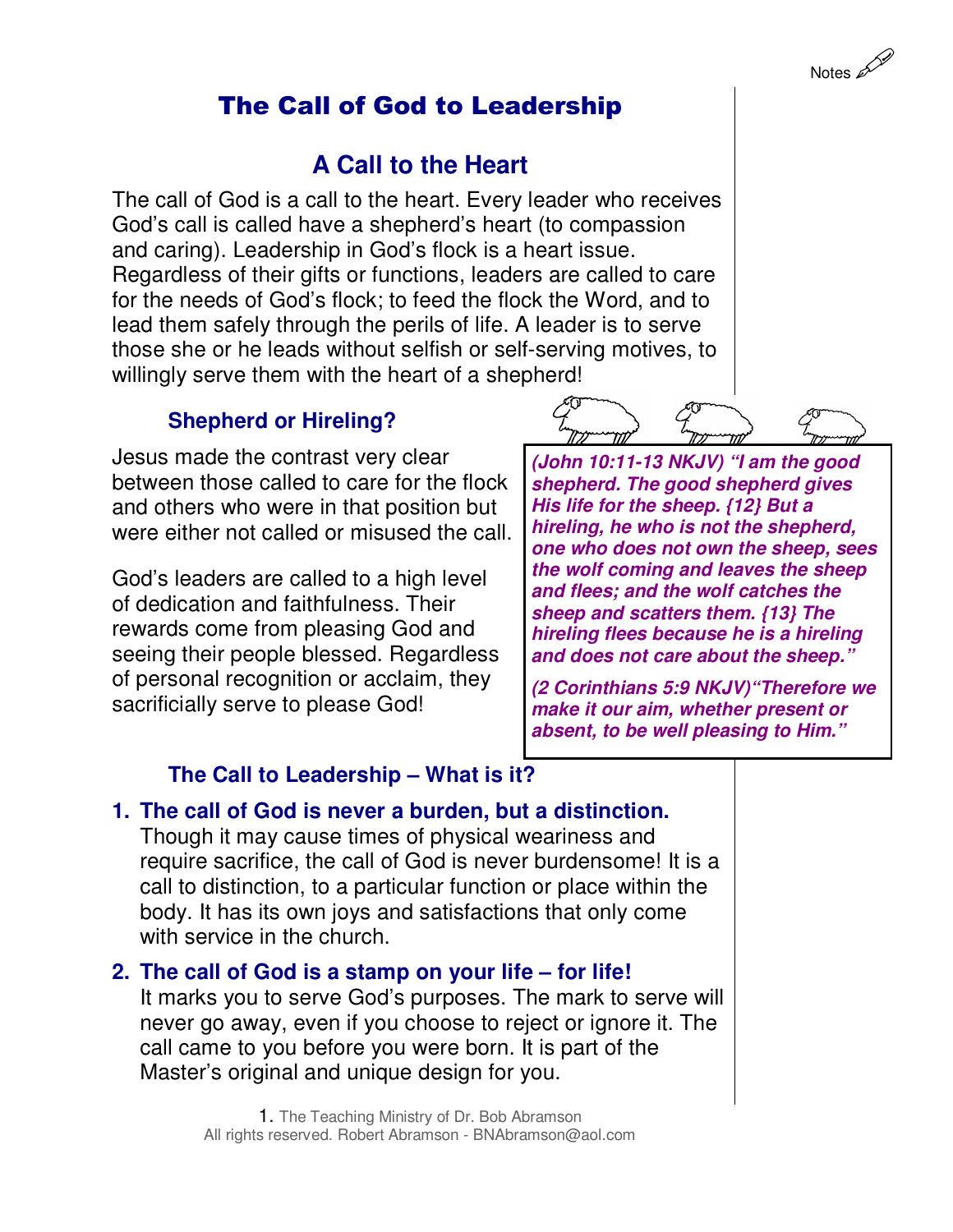**(Jeremiah 1:5 NKJV) "Before I formed you in the womb I knew you; Before you were born I sanctified you; I ordained you a prophet to the nations."** 

**(Galatians 1:15 NKJV) "But when it pleased God, who separated me from my mother's womb and called me through His grace,"**

#### **3. The call of God is always a call to "followership" before it is a call to leadership.**

Every leader is to be a follower, even while leading.



**4. "Followership" fosters humility and accountability.** 

Two clear Biblical examples of this are the relationship between Elijah and Elisha, and relationship between the Apostle Paul and the Lord Jesus Christ. So we follow others and we follow God. In First Corinthians 11:1, Paul said, "Imitate me just as I imitate Christ." We are responsible as leaders to be imitators of Christ and to submit to those in authority over us who imitate Christ.

Understand the rewards that come with servant-leadership. In Second Kings 2:9, Elijah cried, "Double portion!" He obtained it because of his faithfulness to the call, and his faithfulness to the man he was called to serve.

### **Elisha's example of a Response to the Call**

**(1 Kings 19:19-21 NKJV) "So he departed from there, and found Elisha the son of Shaphat, who was plowing with twelve yoke of oxen before him, and he was with the twelfth. Then Elijah passed by him and threw his mantle on him. {20} And he left the oxen and ran after Elijah, and said, "Please let me kiss my father and my mother, and then I will follow you." And he said to him, "Go back again, for what have I done to you?" {21} So Elisha turned back from him, and took a yoke of oxen and slaughtered them and boiled their flesh, using the oxen's equipment, and gave it to the people, and they ate. Then he arose and followed Elijah, and became his servant."**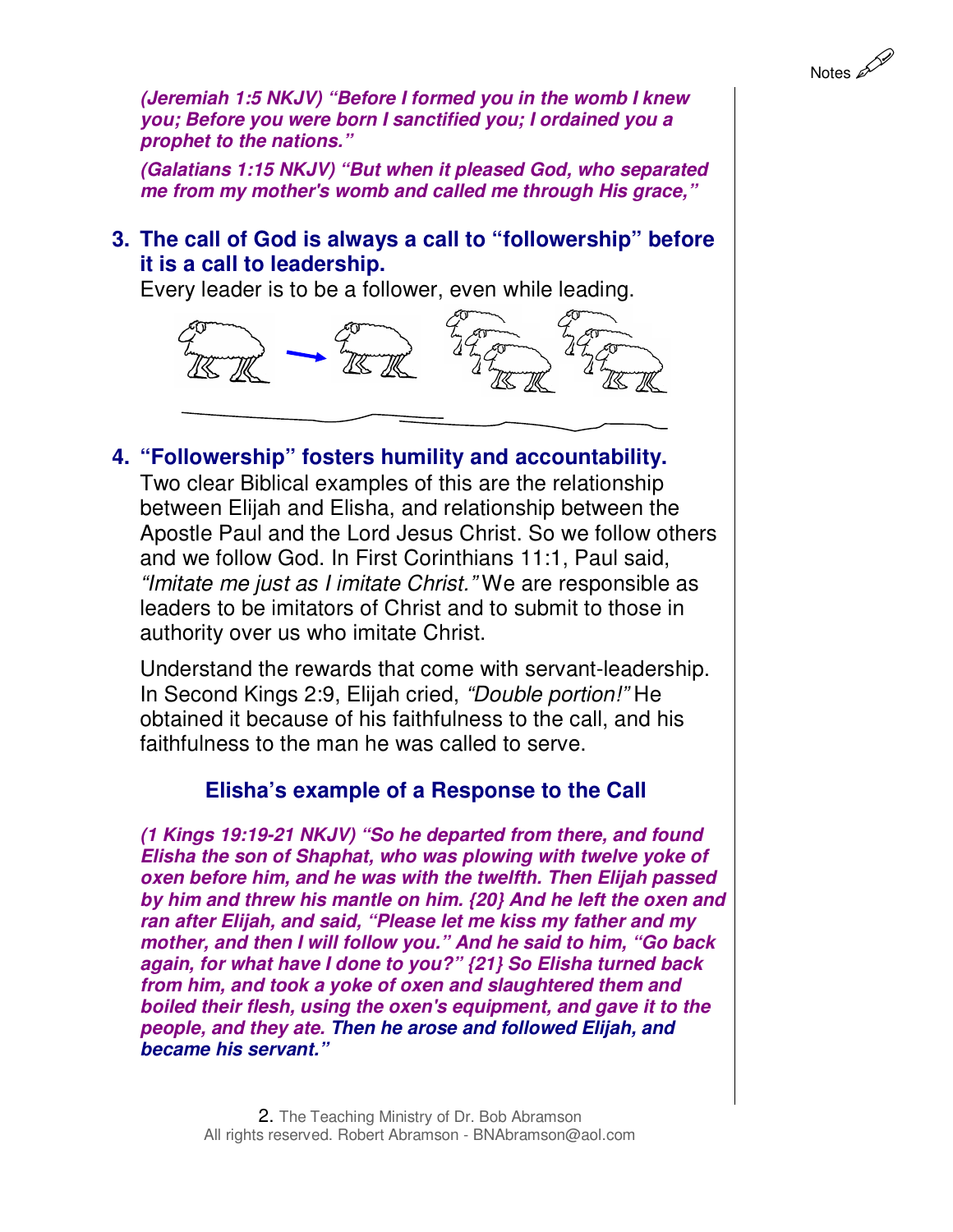

### **How do you respond to the Call?**

#### **First: Yield to the Call**  It is a divine interruption.

Imagine how it must have felt for Elisha to be plowing in the field, doing his every-day job and suddenly, the mantle of the prophet is flung across his back. It was a divine interruption! God picked this ordinary person and called him.

The first thing Elisha did was to sacrifice to the Lord. When he killed his oxen, it was symbolic of his decision to leave the past and move into the future. (There was an orderly, but prompt transition. He did not ignore his family!) Elisha acted on his call. He yielded fully to God, not really knowing what lay ahead! He responded in obedience and trust. The Bible says that Elisha "arose and followed Elijah became his servant."

#### **Second: Count the Cost**

It cost Elisha to answer the call.

- 1. He left home and family. That is not always required. Obviously, many of us are called to stay where we are and serve in the local church.
- 2. He subordinated his plans and dreams to the service of God. People (non-five fold ministry) who answer the call to serve in the local church are not normally required to alter their professions or give up their daily tasks. However, there is a definite cost. The call asked them to alter their lifestyles and adjust their schedules, giving priority to God. They previously could do whatever they wanted.
- 3. When God calls, we need to get a revelation of who it is we represent. Elisha knew he would represent Elijah. He also knew he would be a representative of Jehovah God. He counted the cost. It would require him to press into a lifestyle of holiness and prayer. He would have to hear from God to do his task properly before the Lord. He would have to represent God to those he served and to those outside the people of God. It would not always be easy or convenient. He would have to become a man of no compromise.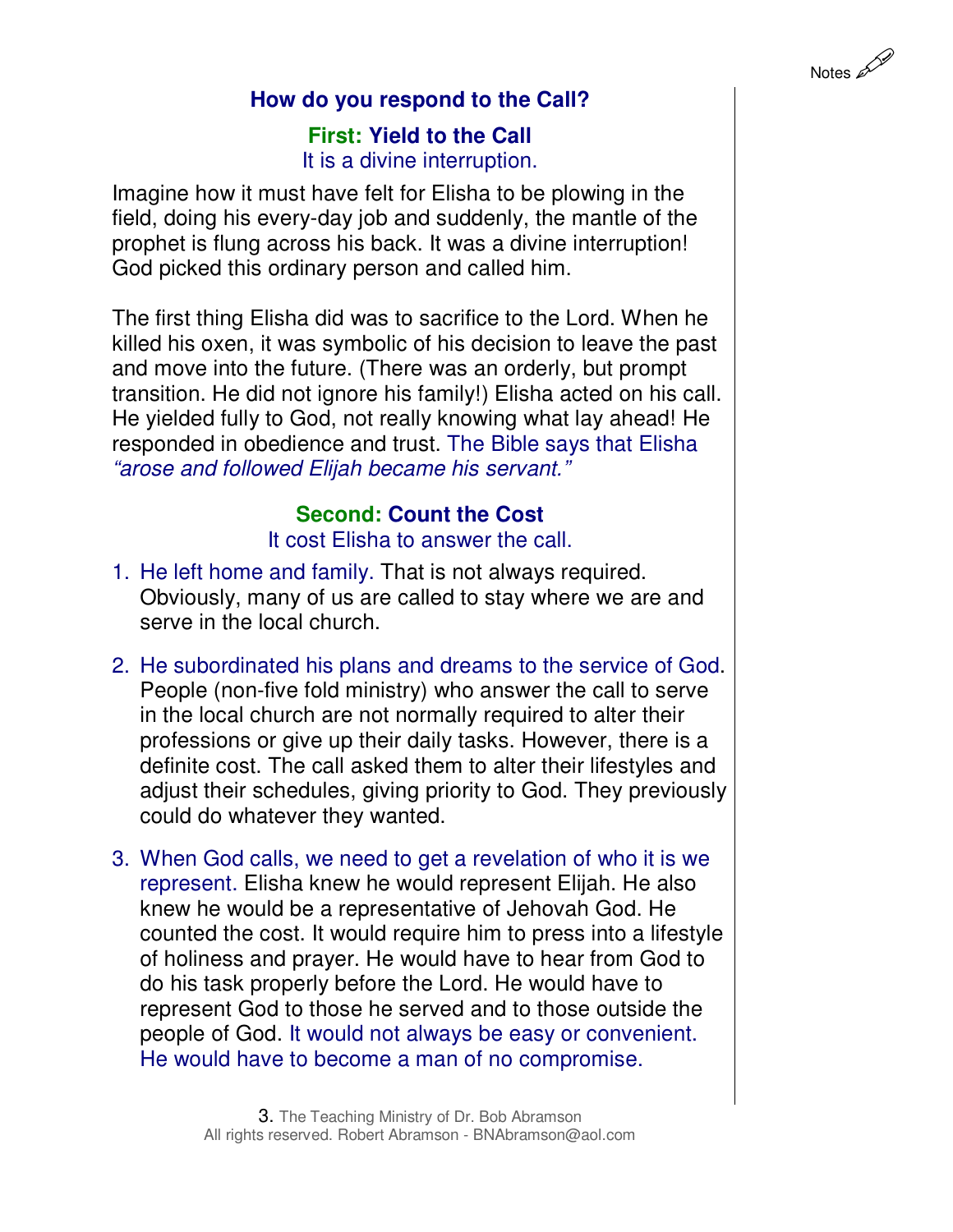

#### **Third: Pursue the Call**

Scripture does not say much in the First Kings about Elisha's daily pursuit of his call. We know that he must have been faithful in it. He must have done those things that nobody noticed. He must have faithfully pursued his call and must have served Elijah well. Otherwise, Second Kings would not have unfolded the way it did.

**(2 Kings 2:1-2 NKJV) "And it came to pass, when the LORD was about to take up Elijah into heaven by a whirlwind, that Elijah went with Elisha from Gilgal. {2} Then Elijah said to Elisha, "Stay here, please, for the LORD has sent me on to Bethel." But Elisha said, "As the LORD lives, and as your soul lives, I will not leave you!" So they went down to Bethel."** 

In Second Kings 2:4 and again in verse 6, Elijah tests Elisha's faithfulness to the call. Elisha responds again and again,

#### **"As the LORD lives, and as your soul lives, I will not leave you!"**

We could paraphrase Elisha's words as follows, **"Master, as long as you are living on this earth, I will be faithful to my call. I will answer my call.. I will serve you."**

When we are called to serve in the church, we are to pursue our task until it is completed and God releases us. The release may be to a number of different paths. Here are four.

- 1. Like Elisha, it may be that we take on the mantle of the one we served. or… we may have a different mantle to wear.
- 2. It may be that we are sent elsewhere to serve.
- 3. It may be that we are promoted to serve where we are.
- 4. It may be that we are given a season of rest from our service.

All four paths result from our faithfulness to pursue what God has called us to until it is finished.

# **The Proper Way to Pursue your Dreams**

The proper way to pursue your dreams is to answer the call for the season of "right now." You may have dreams and visions for ministry that you have no training or experience in. Your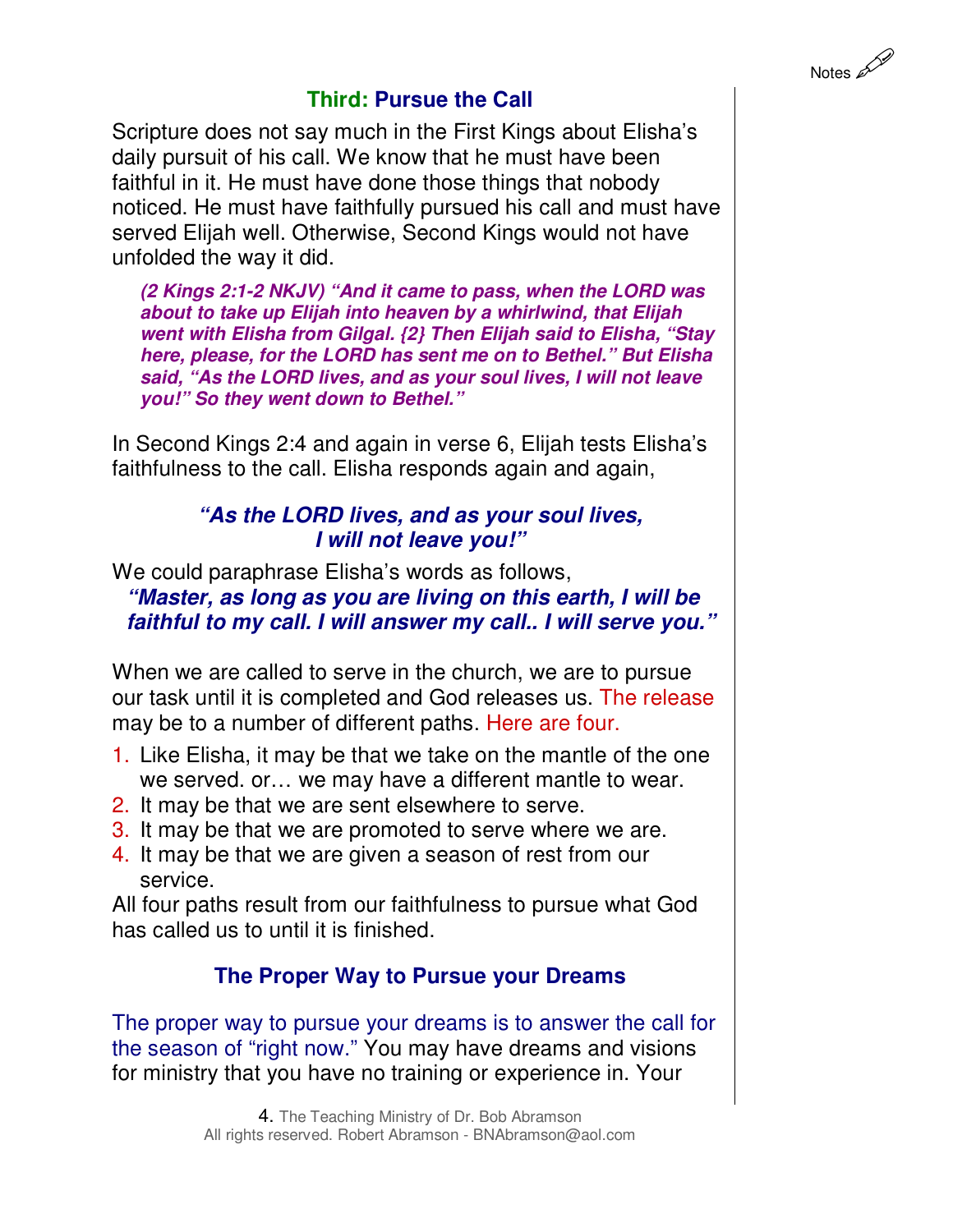Notes 200

opportunity within the call of God will be to serve where you will learn what you will one day need to know. God will not call you unless He makes a way to prepare you. Elisha was not called to kill his oxen and become a prophet. He was called to walk through his door of opportunity so that he could pursue Elijah until his time came to take up the mantle. He was Elijah's disciple until God's timing came to pass. He wore humility and servanthood until God dressed him in his mantle of prophet!

### **Fourth: Press through the Resistance**

Notice how there was resistance from Elijah, even to the end of their earthly relationship. It was a test of Elisha's resolve to be faithful to his mentor. His test became a testimony.

**(2 Kings 2:2 NKJV) "Then Elijah said to Elisha, "Stay here, please, for the LORD has sent me on to Bethel" But Elisha said, "As the LORD lives, and as your soul lives, I will not leave you!" So they went down to Bethel."** 

**(2 Kings 2:4 NKJV) "Then Elijah said to him, "Elisha, stay here, please, for the LORD has sent me on to Jericho." But he said, "As the LORD lives, and as your soul lives, I will not leave you!" So they came to Jericho."** 

**(2 Kings 2:6 NKJV) "Then Elijah said to him, "Stay here, please, for the LORD has sent me on to the Jordan." But he said, "As the LORD lives, and as your soul lives, I will not leave you!" So the two of them went on."** 

### **Measured Resistance**

A good leader will always offer measured resistance to his followers. The test of a good follower is whether he or she will take offense, decide it is not worth the effort, or simply not have enough fire inside to pursue. Elijah knew the Lord was going to take him and he was preparing his disciple to take his mantle.

**Testing will always precede promotion!**

# **Fifth: When the door opens, let the Fire fall and fill you.**

Do what you have been trained to do! Expect God to anoint you to what He has appointed you to do!

**(2 Kings 2:7-14 NKJV) "And fifty men of the sons of the prophets went and stood facing them at a distance, while the two of them stood by the Jordan. {8} Now Elijah took his mantle, rolled it up,** 

> 5. The Teaching Ministry of Dr. Bob Abramson All rights reserved. Robert Abramson - BNAbramson@aol.com